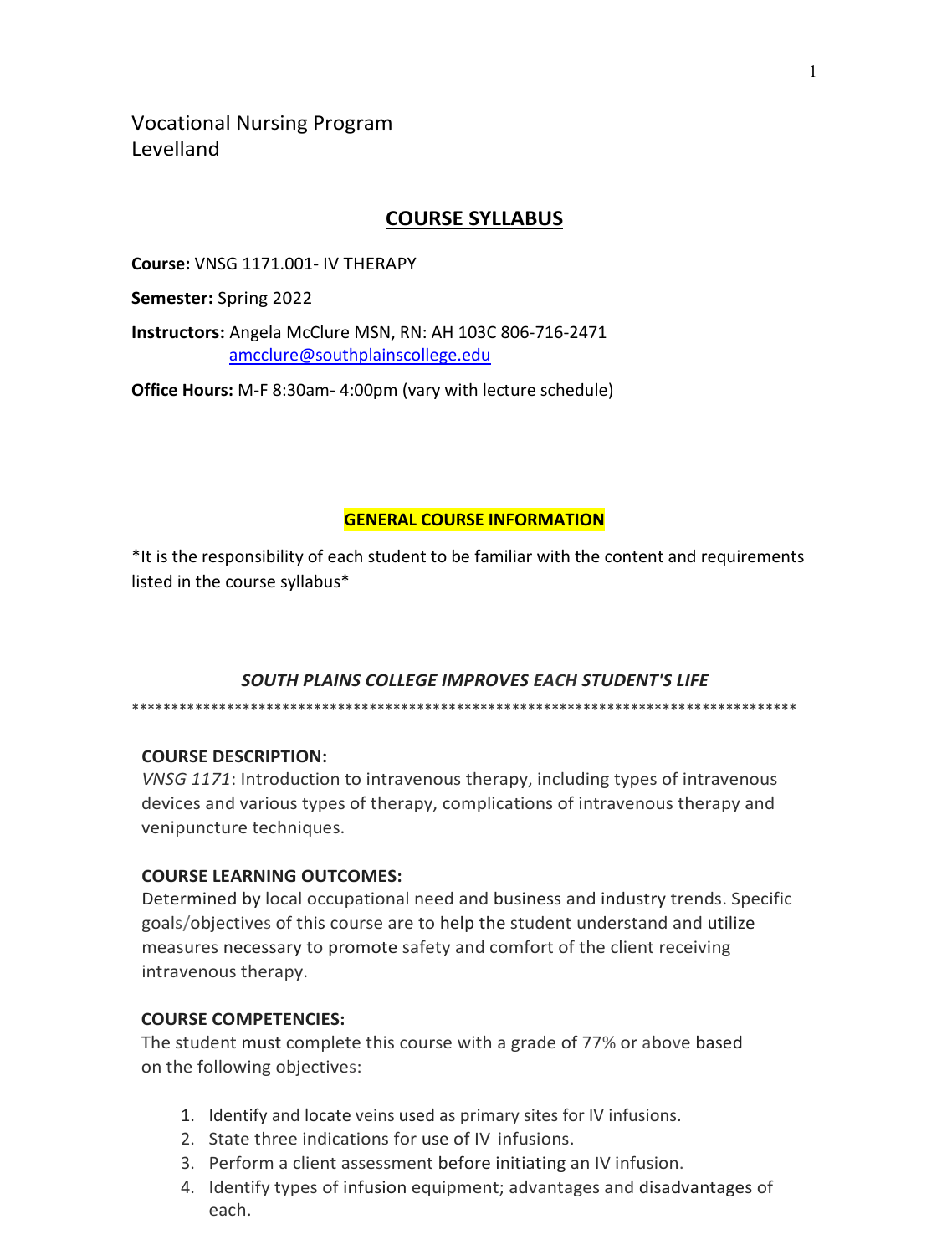- 5. Identify four methods, which can be used to distend veins for venipuncture.
- 6. State items necessary to assemble prior to initiating an IV.
- 7. Demonstrate knowledge of and application of appropriate aseptic technique.
- 8. Describe steps in the procedure of initiating an IV infusion.
- 9. Perform an assessment of and correctly monitor an IV infusion.
- 10. Identify the purpose and advantages of volume-controlled infusion monitoring devices.
- 11. Identify potential hazard s related to IV therapy.
- 12. Develop a basic understanding of the complexity of IV drugs, their actions / interactions, and potential effects on body systems.
- 13. Successfully demonstrate correct skill procedure of venipuncture while maintaining sterile technique in the simulated laboratory setting.

## **ACADEMIC INTEGRITY:**

Refer to the Levelland Student Handbook and the SPC Catalog.

### **SCANS AND FOUNDATIONS:**

*C - 5, 6, 7, 11, 15, 16, 17, 18, 19, 20. F - l, 2, 3, 4, 5, 6, 8, 9, 10, 11, 12, 13, 17.*

### **VERIFICATION OF WORKPLACE COMPETENCIES:**

NCLEX-PN Licensure Exam eligibility following successful completion of the one-year vocational nursing program.

### **TEXTBOOKS:**

Burton, Marti A., RN, BS; Smith, David, MSN, RN; Ludwig, Linda J. May, RN, BS, MEd. (2019). *Fundamentals of Nursing Care: Concepts, Connections, and Skills,* 3rd Edition; F.A. Davis, Philadelphia

Study Guide to accompany textbook.

Willihnganz, Michelle; Gurevitz, Samuel L, PharmD, CGP.; Clayton, Bruce D., BS, PharmD, RPh. (2020). Clayton's Basic Pharmacology for Nurses. 18<sup>th</sup> Edition; Elsevier

Curren, Anna M., RN, MA; Witt, Margaret **H.,** BSN, MPT, DPT. (2015). *Math for Meds: Dosages & Solutions*, 11th Ed., Cengage Learning; Connecticut

Hadawy, Lynn. (2018) Infusion Therapy Made Incredibly Easy. 5<sup>th</sup> Edition; Wolters Kluwer, Philadelphia

## **ATI Support Materials: Skill Modules Medication Administration 4**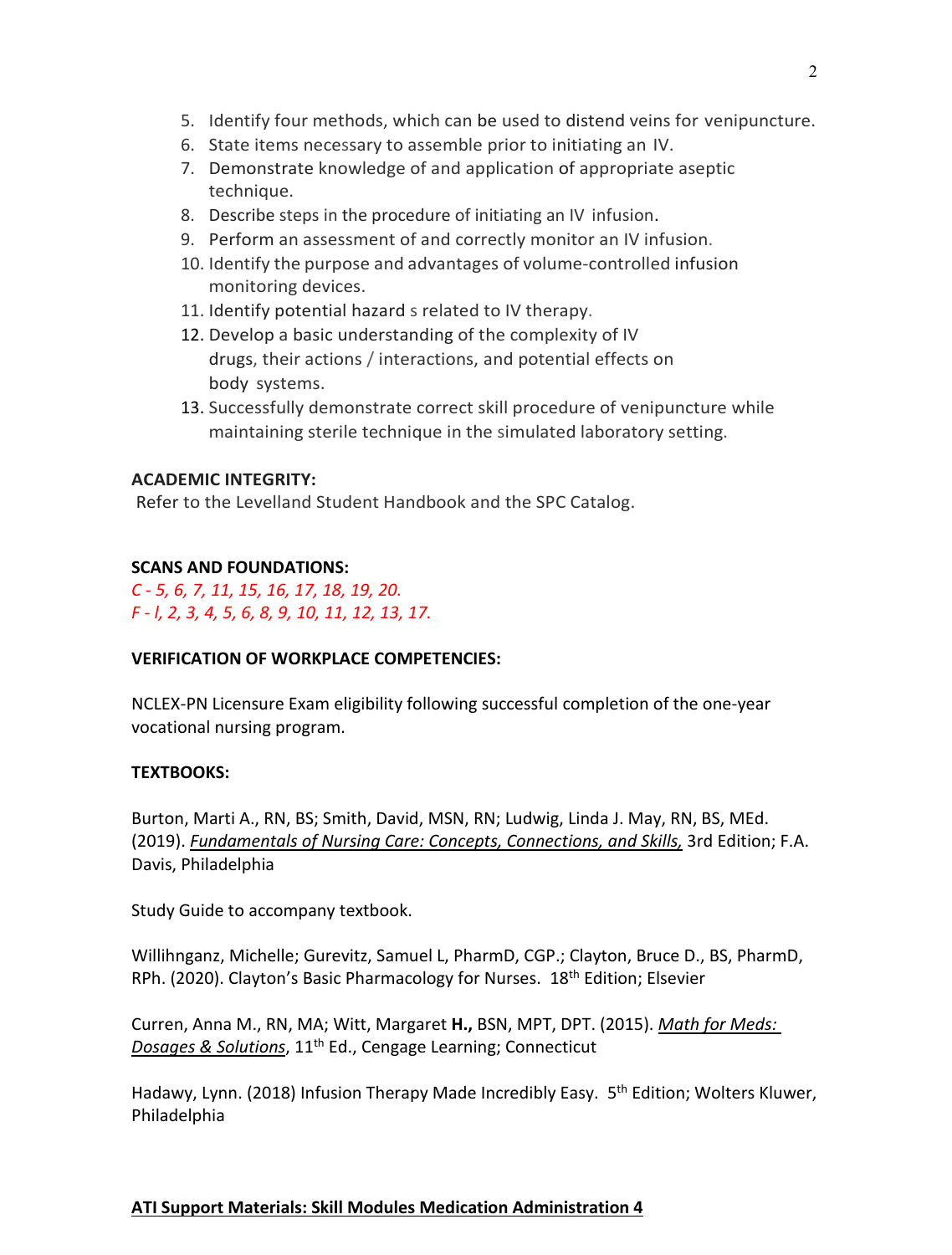IV Therapy

Central Venous Access Devices Blood Administration Dosage Calculations 2.0 (Dimensional Analysis, Desired Over Have, Ratio and Proportion - ONLY Parenteral IV Medications

#### **ATTENDANCE POLICY:**

Refer to the SPC Catalog and the Levelland VNP Student Handbook. This course is a 1 semester hour course with 2 hours allowable absence.

#### **COURSE REQUIREMENTS:**

- 1. Student is expected to read assigned material and be prepared for class discussion. Audio-visual information is used to assist the student in integration of key components and application of content.
- 2. Student is expected to complete all assigned worksheets, have a passing score with lab practicum (total of three attempts to be allowed), ATI support materials, and final exam.
- 3. Student is expected to follow all guidelines outlined in the College Catalog and Levelland VNP Student Handbook.

#### **GRADING:**

| <b>Class Participation 10%</b>        | А | $93 - 100$                   |
|---------------------------------------|---|------------------------------|
| Lab Practicum 40%                     | B | $84 - 92$                    |
| <b>Content Exams / Final Exam 50%</b> |   | $77* - 83$                   |
|                                       | D | 70 - 76                      |
|                                       | F | 69 and below                 |
|                                       |   | *77 is the passing score for |
|                                       |   | nursing                      |

### **SCANS COMPETENCIES**

- C-1 **TIME** Selects goals relevant activities, ranks them, allocates time, prepares, and follows schedules.
- C-2 **MONEY** Uses or prepares budgets, makes forecasts, keeps records and adjusts meet objectives.
- C-3 **MATERIALS** & **FACILITIES-**Acquires, stores, allocates and uses materials or space efficiently.
- C-4 **HUMAN RESOURCES** -Assess skills and distributes work accordingly, evaluates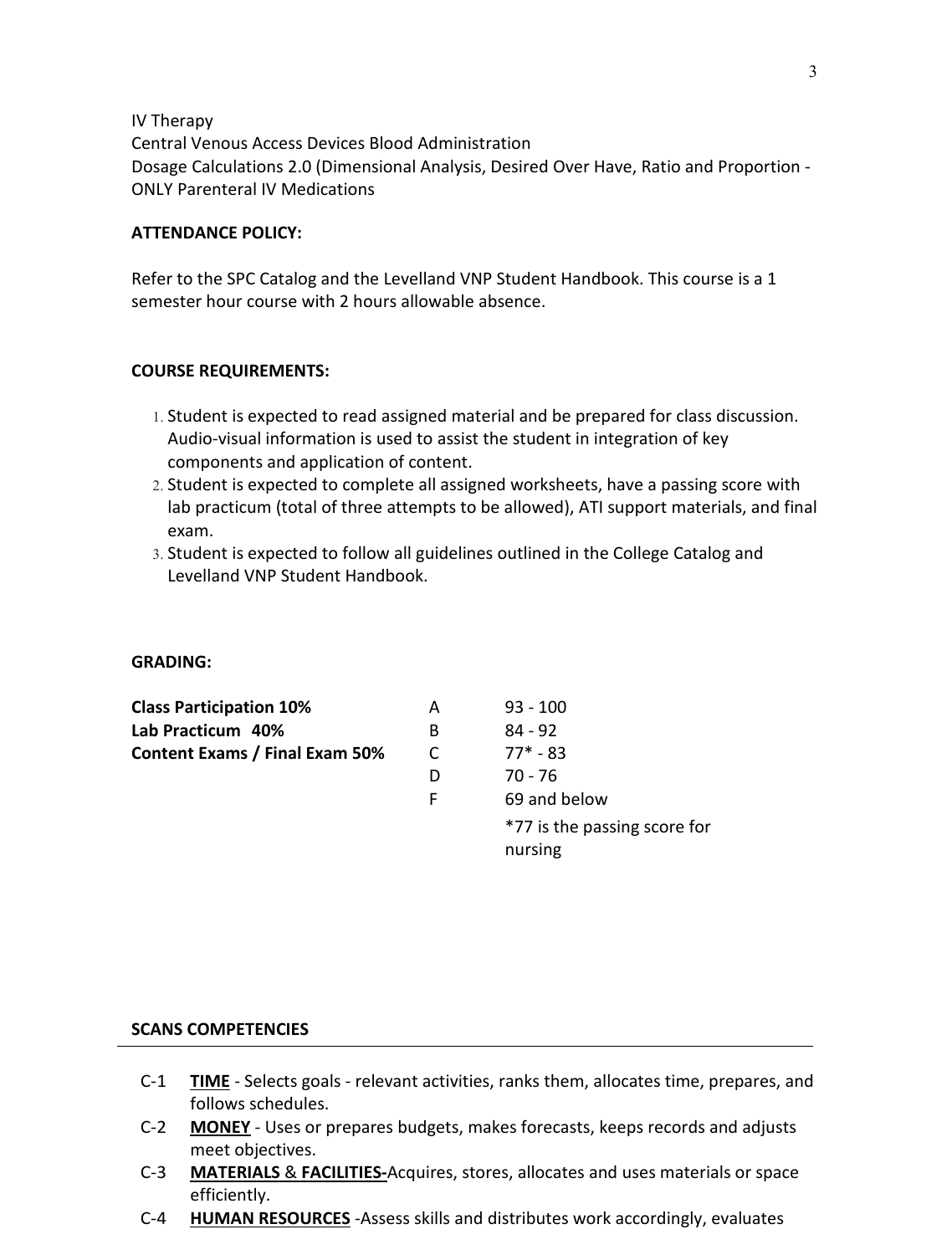performances and provides feedback.

### **INFORMATION**-**Acquires and Uses Information**

- C-5 Acquires and evaluates information.
- C-6 C-6 Organizes and maintains information.
- C-7 Interprets and communicates information.
- C-8 Uses computers to process information.

### **INTERPERSONAL** - **Works with Others**

- C-9 Participates as members of a team and contributes to group effort.
- C-10 C-10 Teaches others new skills.
- C-11 Serves Clients /Customers works to satisfy customer's expectations.
- C-12 Exercise Leadership Communicates ideas to justify position, persuades and convinces others responsibility challenges existing procedures and policies.
- C-13 Negotiates works toward agreements involving exchanges of resources; resolves divergent interests.
- C-14 Works with Diversity Works well with men and women from diverse backgrounds.

## **SYSTEMS - Understands Complex Interrelationships**

- C-15 Understands Systems Knows how social, organizational, and technological systems work and operate effectively with them.
- C-16 Monitors and Corrects Performance Distinguishes trends, predicts impacts in system operations.
- C-17 Improves Designs Systems Suggests modifications to existing systems and develops new or alternative systems to improve performance.

## **TECHNOLOGY- Works with a Variety of Technologies**

- C-18 Selects Technology- Chooses procedures, tools, or equipment, including computers and related technologies.
- C-19 Applies Technology to Task- Understands overall intent and proper procedures for setup and operation of equipment.
- C-20 Maintains and Troubleshoots Equipment- Prevents, identifies, or solves problems with equipment.

### **FOUNDATION SKILLS**

**BASIC SKILLS -** Reads, Writes, Performs Arithmetic and Mathematical Operations, Listens and Speaks

- F-1 Reading Locates, understands, and interprets written information in prose and in documents such as manuals, graphs, and schedules.
- F-2 Writing Communicates thoughts, ideas, information, and messages in writing and creates documents such as letters, directions, manuals, reports, graphs, and flow charts.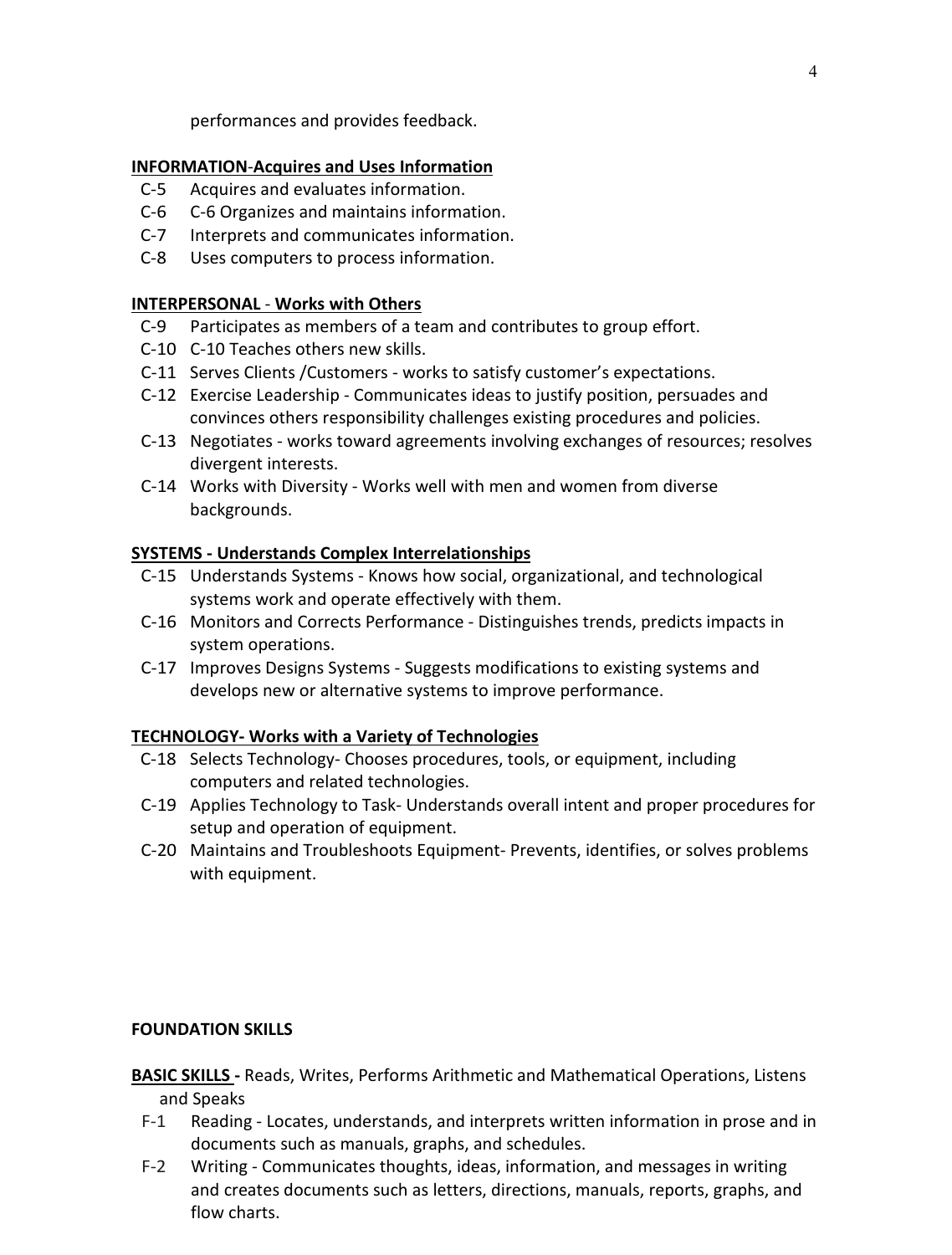- F-3 Arithmetic Performs basic computations; uses numerical concepts such as whole numbers, etc.
- F-4 Mathematics Approaches practical problems by choosing appropriately from a variety of mathematical techniques.
- F-6 Speaking Organizes ideas and communicates orally.

**THINKING SKILLS -** Thinks Creatively, Makes Decisions, Solves Problems, Visualizes and Knows How to Learn and Reason

- F-7 Creative Thinking Generates new ideas.
- F-8 Decision Making Specifies goals and constraints, generates alternatives, considers risks, evaluates, and chooses best alternative.
- F-9 Problem Solving Recognizes problems, devises, and implements plan of action.
- F-10 Seeing Things in the Mind's Eye Organizes and processes symbols, pictures, graphs, objects, and other information.
- F-11 Knowing How to Learn Uses efficient learning techniques to acquire and apply new knowledge and skills.
- F-12 Reasoning Discovers a rule or principle underlying the relationship between two or more objects and applies it when solving a problem.

**PERSONAL QUALITIES-** Displays Responsibility, Self-Esteem, Sociability, Self-Management, Integrity and Honesty

- F-13 Responsibility Exerts a high level of effort and perseveres toward goal attainment.
- F-14 Self-Esteem Believes in own self-worth and maintains a positive view of self.
- F-15 Sociability- Demonstrates understanding, friendliness, adaptability, empathy, and politeness in group settings.
- F-16 Self-Management Assesses self-accuracy, sets personal goals, monitors progress, and exhibits self-control.
- F-17 Integrity / Honesty- Chooses ethical courses of action.

## **Syllabus Statements**

## **4.1.1 Diversity Statement**

In this class, the teacher will establish and support an environment that values and nurtures individual and group differences and encourage engagement and interaction. Understanding and respecting multiple experiences and perspectives will serve to challenge and stimulate all of us to learn about others, about the larger world and about ourselves. By promoting diversity and intellectual exchange, we will not only mirror society as it is, but also model society as it should and can be.

# **4.1.2 Disabilities Statement (updated 6/2019)**

Any students who, because of a disability, may require special arrangements in order to meet the course requirements should contact the instructor as soon as possible to make and necessary arrangements.

Students must present appropriate verification from the SPC Disability Service Office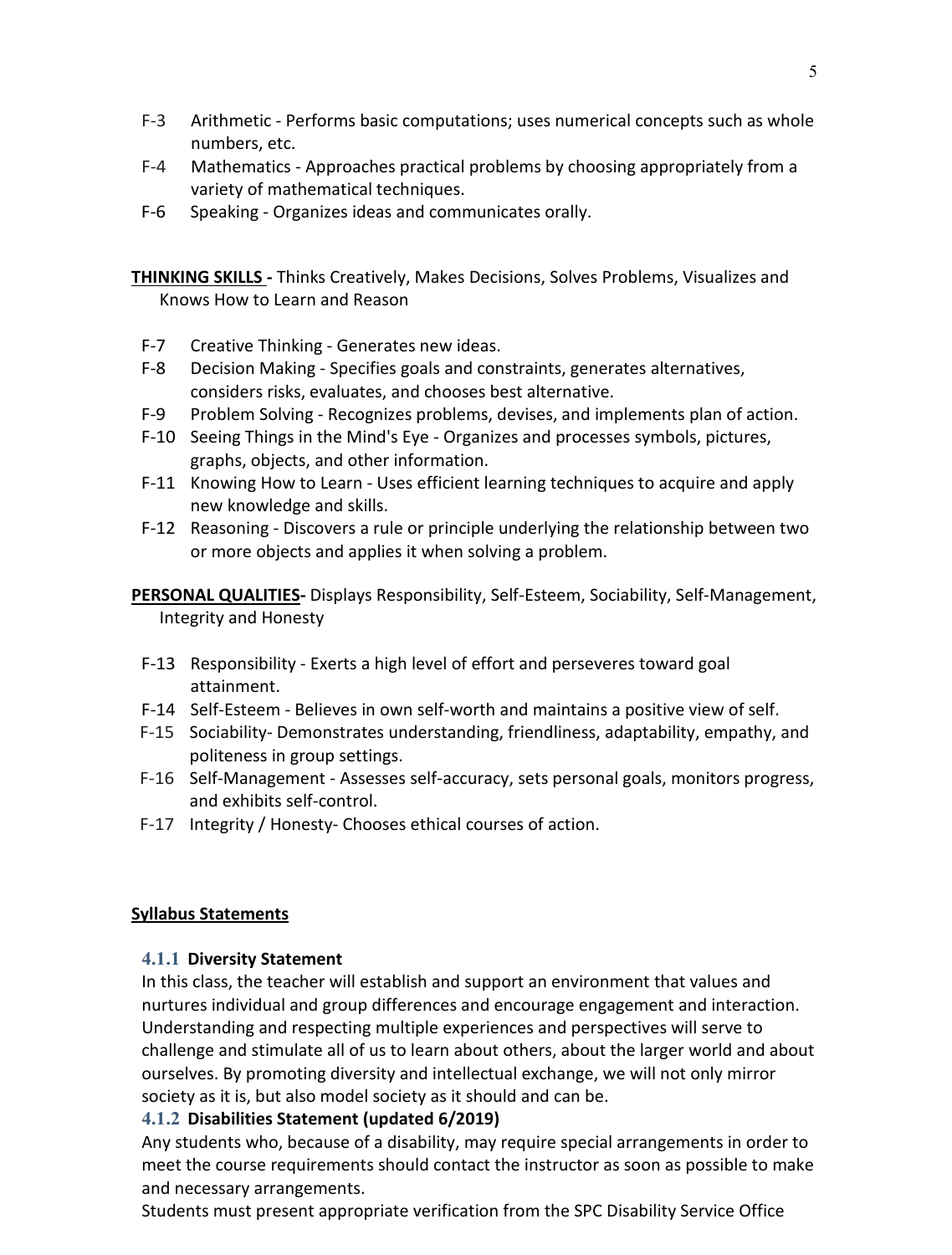#### during the

Instructor's office hours. Please note that instructors are not allowed to provide classroom accommodations until appropriate verification from the SPC Disability Service Office has been provided. For more information, you may contact the Disability Services Office (located in the Health & Wellness Center) at 806-716-2529 or visit <http://www.southplainscollege.edu/health/disabilityservices.php.>

#### **4.1.1 Title IX Pregnancy Accommodations Statement (updated 6/2019)**

If you are pregnant, or have given birth been within six months, under Title IX you have a right to reasonable accommodations to help continue your education. Students who wish to request accommodations must contact the Health and Wellness Center at 806-7 I 6-2529 to initiate the process.

#### **4.1.2 OPTIONAL STATEMENT - Campus Concealed Carry Statement**

Texas Senate Bill - 11 (Government Code 411.2031, et al.) authorizes the carrying of a concealed handgun in South Plains College buildings only by persons who have been issued and are in possession of a Texas License to Carry a Handgun. Qualified law enforcement officers or those who are otherwise authorized to carry a concealed handgun in the State of Texas are also permitted to do so. Pursuant to Penal Code (PC) 46.035 and South Plains College policy, license holders may not carry a concealed handgun in restricted locations. For a list of locations and Frequently Asked Questions, please refer to the Campus Carry page at

#### https:/[/www.southplainscollege.edu/campuscarry.php](http://www.southplainscollege.edu/campuscarry.php)

Pursuant to PC 46.035, the open carrying of handguns is prohibited on all South Plains College campuses. Report violations to the College Police Department at 806-716-2396 or 9-1-1.

#### **Face Covering Course Syllabus Statement - Rev. 1/4/2021**

\*The following statement will be placed in all Face-to-Face and Flex-Course syllabi:

It is the policy of South Plains College for the Spring 2021 semester that as a condition of on-campus enrollment, all students are required to engage in safe behaviors to avoid the spread of COVID-19 in the SPC community. Such behaviors specifically include the requirement that all students properly wear CDC- compliant face coverings while in SPC buildings including in classrooms, labs, hallways, and restrooms. Failure to comply with this policy may result in dismissal from the current class session. If the student refuses to leave the classroom or lab after being dismissed, the student may be referred to the Dean of Students on the Levelland campus or the Dean/Director of external centers for Student Code of Conduct Violation. Students, who believe they have been exposed or may be COVID-19 positive, must contact Health Services, DeEtte Edens, BSN, RN at (806) 716- 2376 or dedens@southplainscollege.edu.

**Student is responsible in following all clinical affiliate facility policies and procedures**